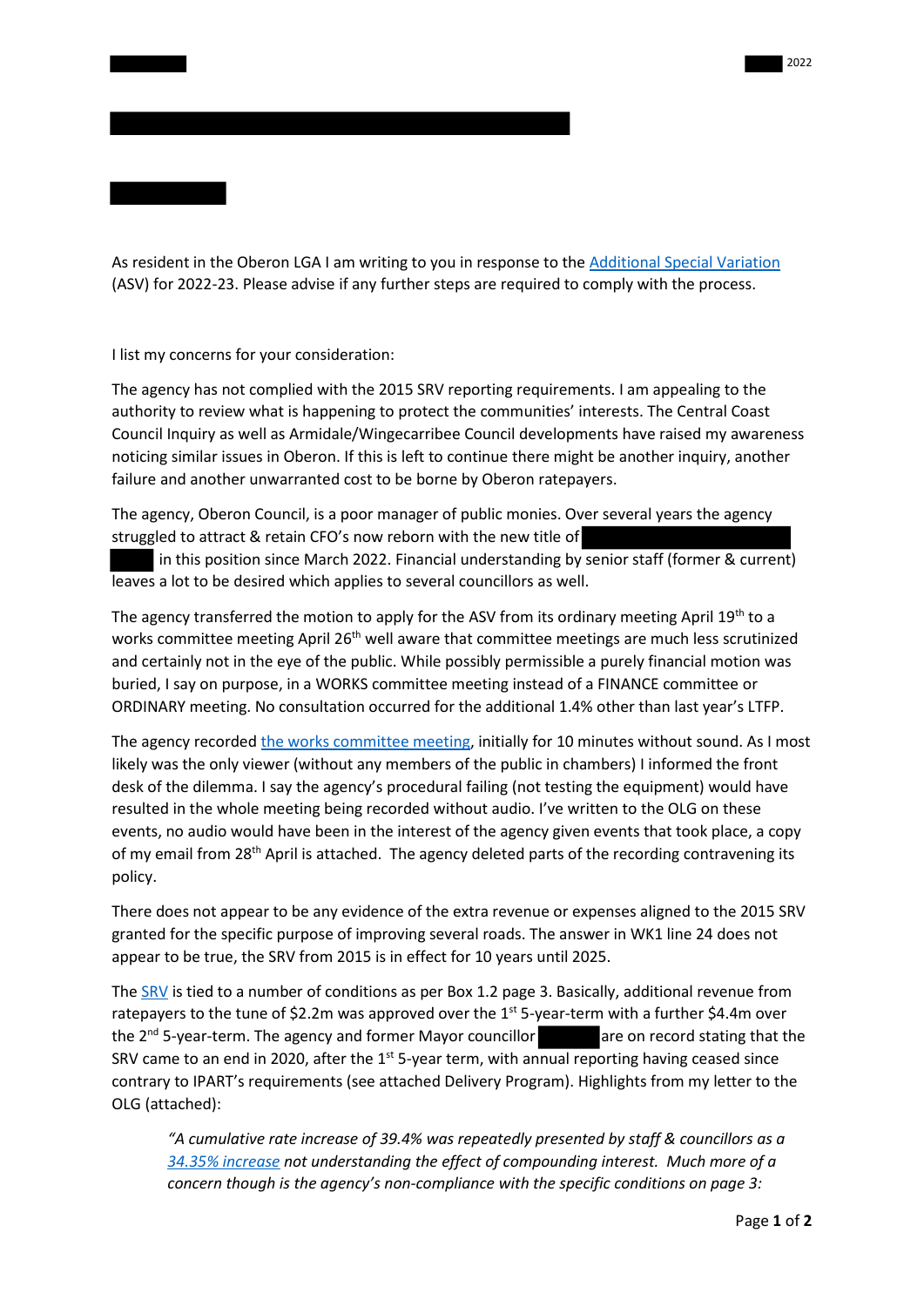*The council reports in its annual report for each year from 2015-16 to 2024-25 on: – the actual revenues, expenses and operating balance against the projected revenues, expenses and operating balance, as outlined in the Long-Term Financial Plan provided in the council's application, and summarised in Appendix B*

*…. The agency stopped reporting on the SRV activities destined for operating, capital and loan/interest repayments after the 1<sup>st</sup> 5year term delivering \$2.2m in extra income. Annual reports during the initial 5year term were vague, frequent changes in CFO's did not help nor the agency's inability to enter actual cost into its Maintenance Management System (MMS) as revealed in the Morrison Low report making staff aware of this serious issue. ….. the agency is collection \$4.4m in additional income from the SRV without complying with the SRV ruling, akin to adding \$4.4m into the general fund without any public accountability on how these funds get collected or spent.*

*"There is little to no evidence that councillors are even aware of it let alone set up systems to control it…..."*

*In the context of the video ["Accounting and Financial Reporting](https://www.youtube.com/watch?v=401LeDeVy4g)" this is an exposure for potential fraud. It matters not if it did or might happen in future, income derived from extraordinary activities declared (or hidden) in budgets is an area councillors are expected to ensure fraud cannot happen.* 

The agency's reporting is evident from th[e Infrastructure Asset Management Plan s](https://www.oberon.nsw.gov.au/sites/oberon/files/public/6a.%206b.%206c.%20%26%206d%20-%20Asset%20Management%20Plans.pdf)ection 2.2 page 5 onwards currently on display for public comment. I say this does not comply with what was asked from the agency and it is out of date.

Furthermore, the agency's budgetary elaborations are evident from th[e Operating Plan and LTFP](https://www.oberon.nsw.gov.au/sites/oberon/files/public/4a.%20%26%204b.%20-%202022-23%20OP%20and%20LTFP%20Assumptions%200.7%25%20%26%202.1%25%20Rate%20Scenarios.pdf) page 13 onwards, not once is the 2015 SRV mentioned. I say this does not comply with what was asked for from the agency and questions about fraud arose in my mind as \$4.4m over the  $2<sup>nd</sup>$  5-year term appear to be absorbed into the general fund without any control or public disclosure.

The LTFP does not show any details on the 2015 SRV.

With vague reporting on how the initial \$2.2m was spent and without any details on revenues & expenses from the second \$4.4m I respectfully suggest the agency should correct past reporting while still possible and submit revised [plans](https://www.oberon.nsw.gov.au/public-exhibition-integrated-planning-and-reporting) to reflect the true position. I recall reading somewhere that noncompliance may impact future applications?

In my view the agency is not handling public funds in the best interest of ratepayers and I seek your assistance.

Kind regards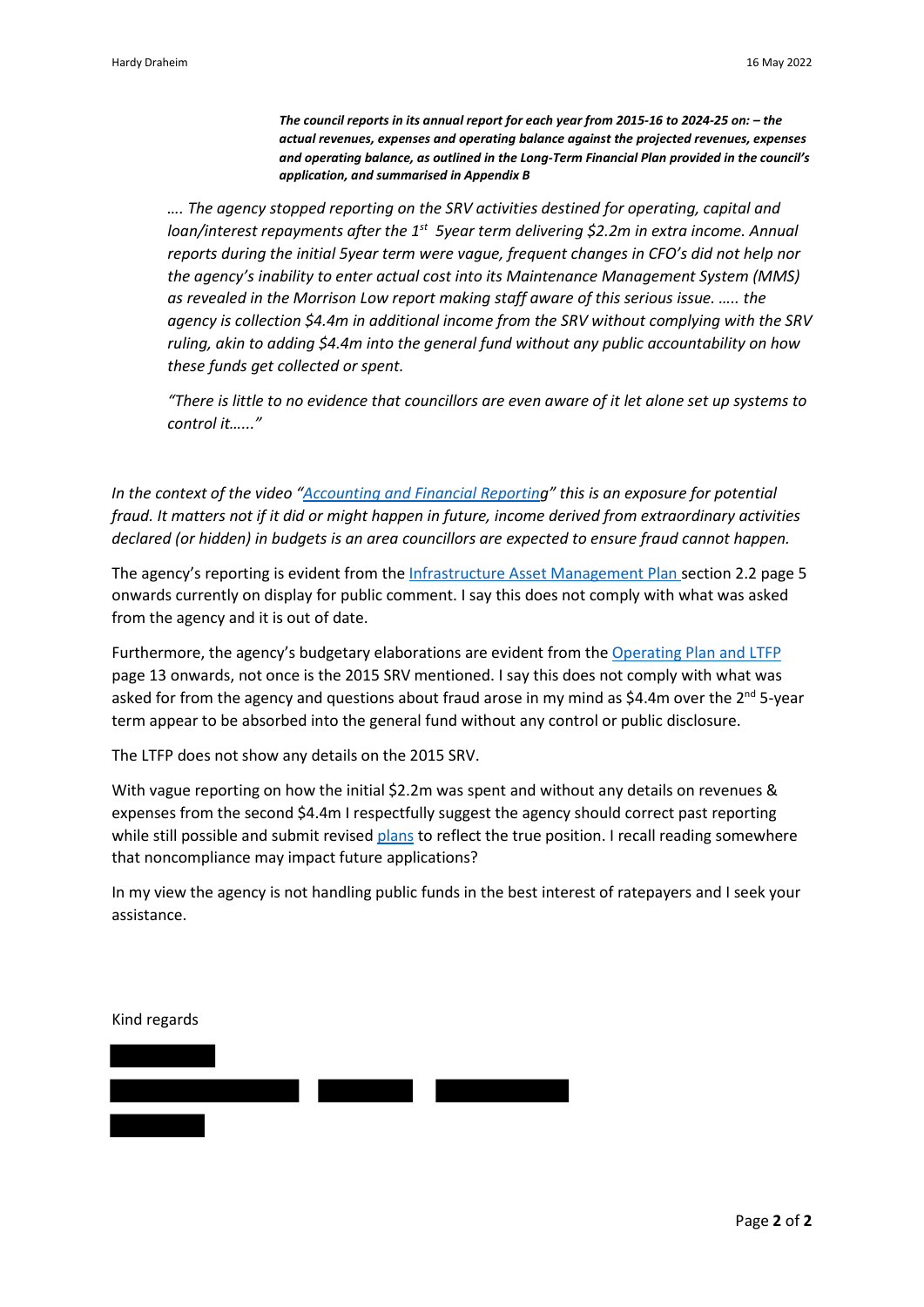



Please find attached addendum for consideration in the ASV determination. Two important facts came to my attention within the last 24 hours, would you kindly confirm that this addendum will be included in the process?

Both facts support that the ASV should not be granted.

Thanks

Kind regards

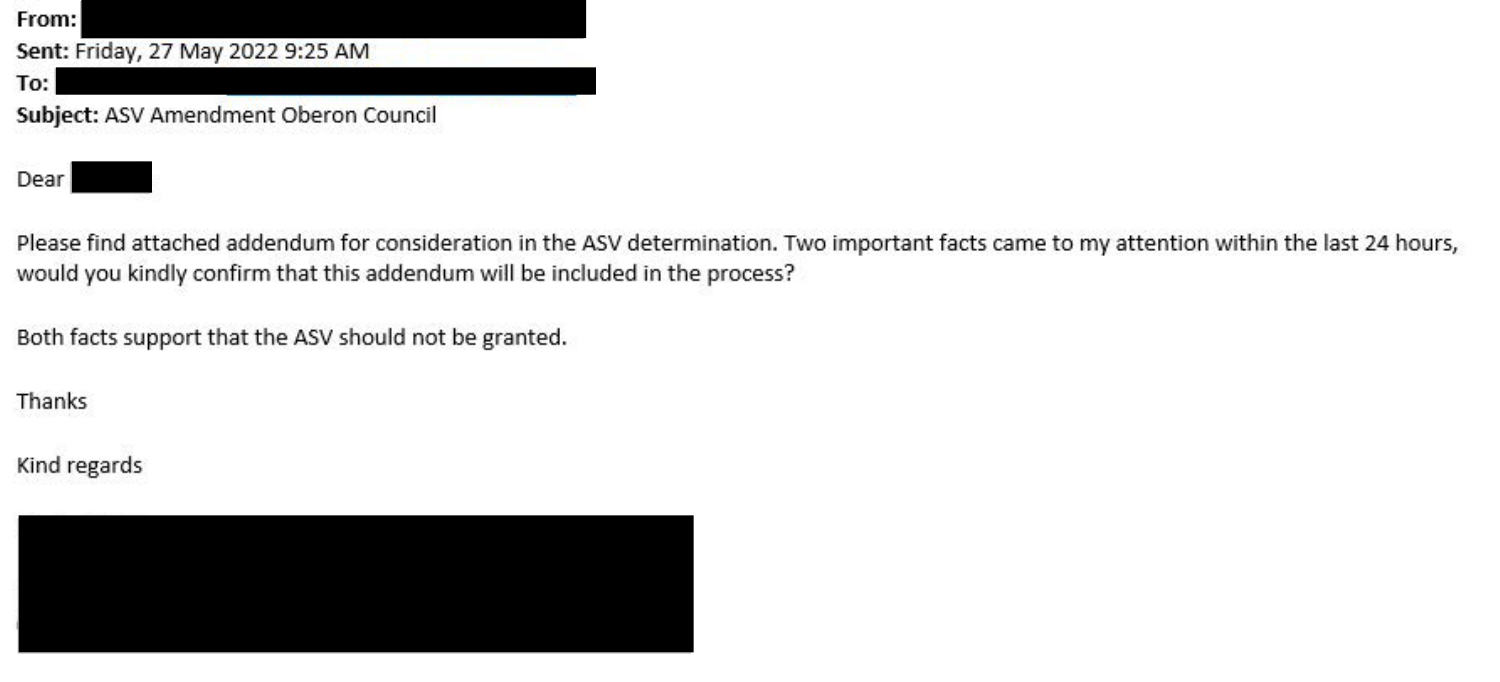Dear

I've become aware of two important issues relating to Oberon Council's ASV application within the last 24 hours and I ask for them to be included as amendment to my initial letter dated  $16<sup>th</sup>$  of May. Could you please confirm that this amendment will be included into the IPART review?

In my view the application should be rejected in point of fact as following:

## **Incorrect application of the general fund (Tab 4 WK8 – LTFP)**

During the 2015 SRV process the agency, Oberon Council, initially applied the SRV to the general rates as well as the Town Improvement special levy now in place since 1933. The agency had to revise its forecasted income due to the erroneous assumption leading to delays. It has come to my attention that the agency has applied for the ASV including the Town Improvement levy which was rejected in 2015.

The [2021-22 LTFP](https://www.oberon.nsw.gov.au/sites/oberon/files/public/210615%20-%20Attachments%20for%20Staff%20Reports%2015%20June%202021%20Ordinary%20Meeting.pdf) (page 14 or 18 of 127) shows the figures in column F of Tab 4 WK8 – LTFP to be consistent relating to the general fund. Page 15 Water Fund and page 16 Sewer Fund make up the Consolidated Fund on page 13.

The Town Improvement Fund is reconciled and squared off into the General Fund. The figures in column F Tab 4 WK8 include the Town Improvement revenue of \$568,317 as shown on page 5.

## **Incorrect process**

From usually reliable sources I've been informed that decisions relating to the making of rates cannot be delegated and are to be dealt with by the council in a properly constituted and advertised ordinary or extraordinary meeting open to the public, not a committee meeting. As I outlined in my earlier letter, the agency approved the ASV application in the works committee meeting April 19th. The as of today still *unconfirmed minutes* (page 6 or 34 of 49) were accepted April 26<sup>th</sup> (The confirmed minutes have not yet been published on the agency's website.)

Kind regards